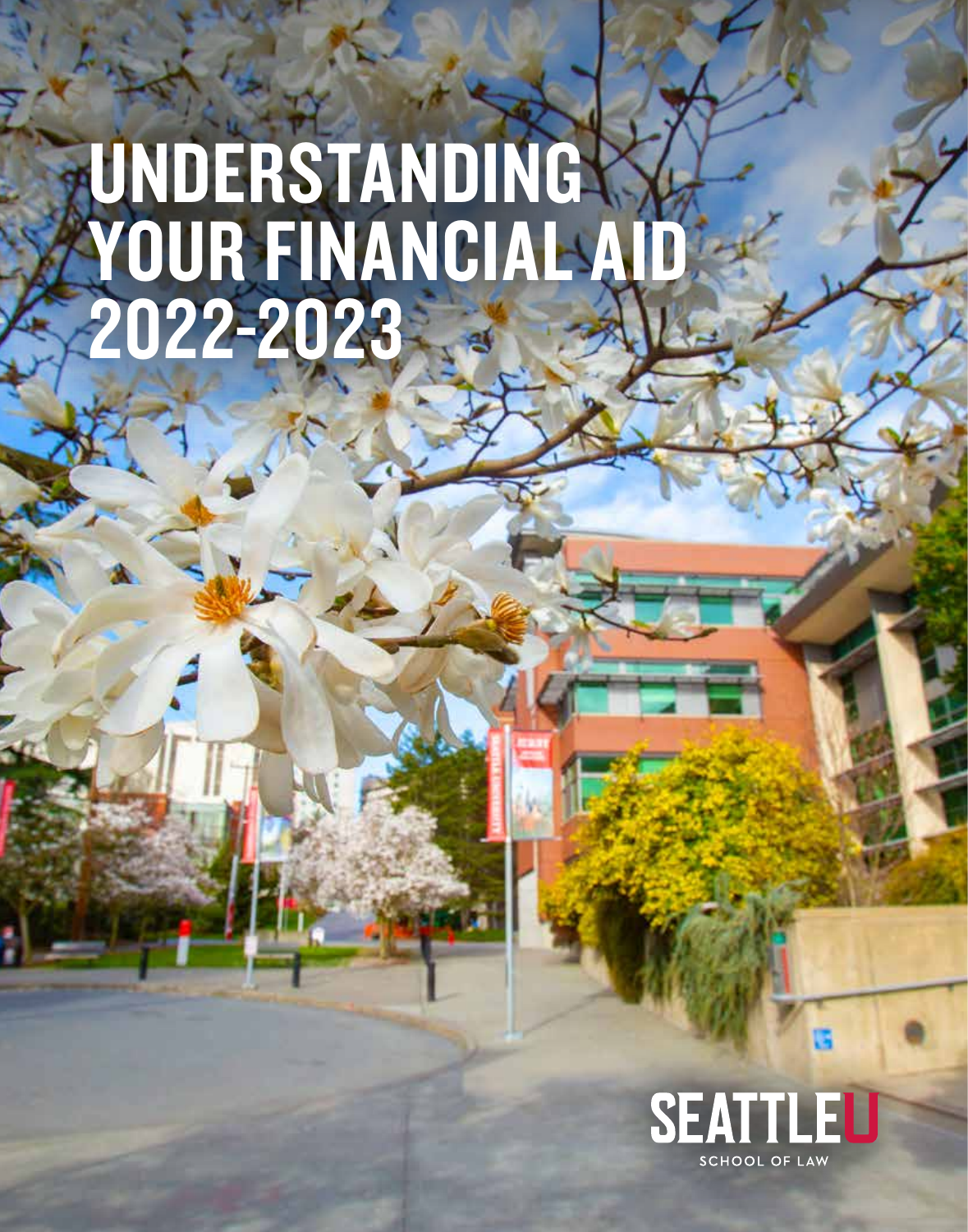

# WE WELCOME YOU TO SEATTLE UNIVERSITY SCHOOL OF LAW!

This booklet accompanies your Offer Letter and important financial aid information. Please read all materials carefully and pay special attention to the Master Conditions of Award Form (effective for all terms of attendance). It is important that you understand all your responsibilities to receive and maintain eligibility for financial aid funding.

The federal processor selects some files for verification. If selected, you will be asked to submit specific documentation and/or a verification worksheet. Entering students awarded prior to verification may receive a revised Offer Letter once verification is complete. If additional funds (not appearing on your Offer Letter) become available to you, your current award amount may be affected. All students are required to notify Student Financial Services (SFS) should they receive any other source of funding during the 2022–2023 academic year. If you have unusual circumstances that may affect your need for financial aid, please let us know.

If you have any questions after reading this material, please call or stop by SFS. We welcome the opportunity to meet with you. Please refer to the back of this booklet for contact information and business hours.

**Wewish you good luck with your educational pursuits and look forward to serving you.**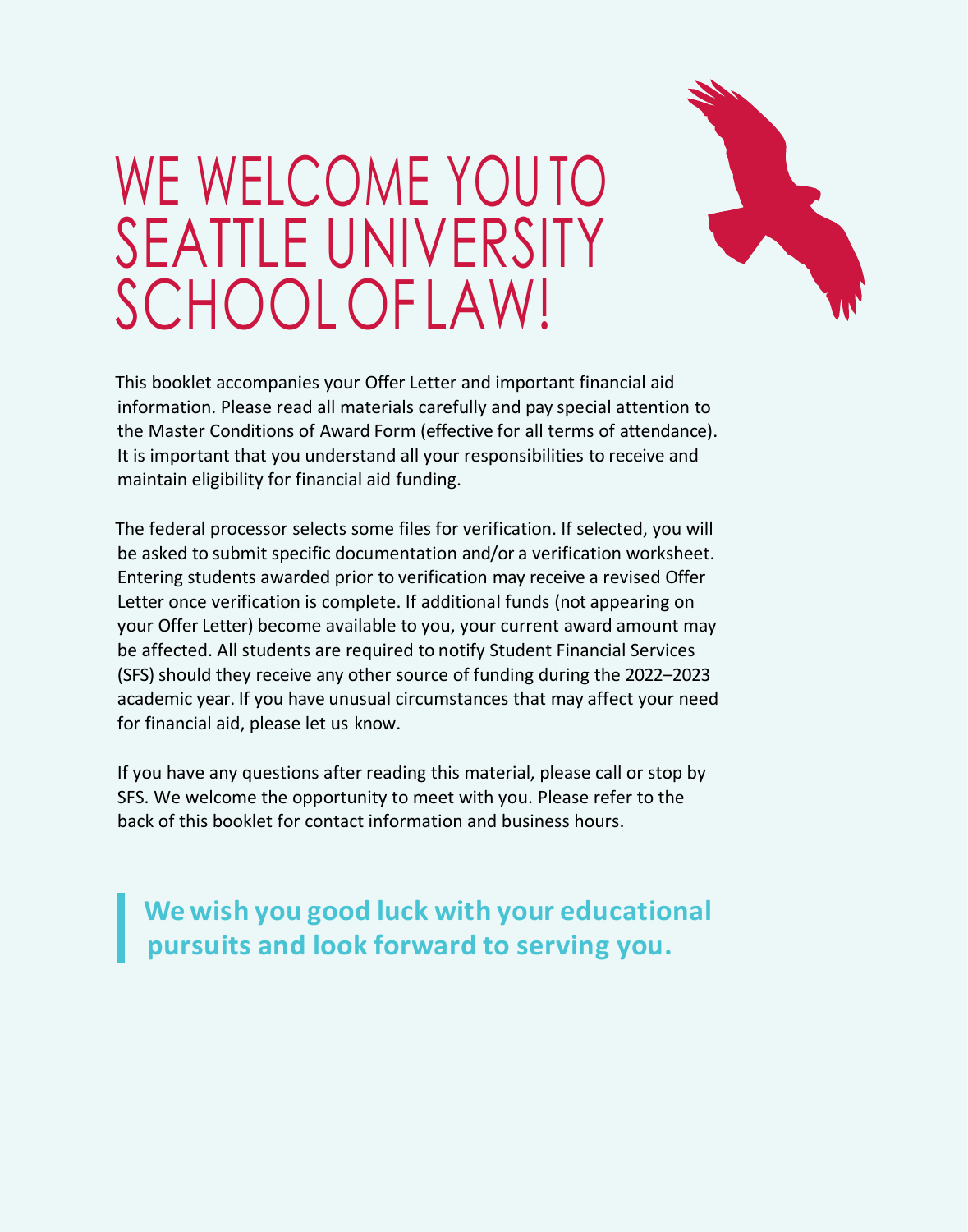## PROGRAMS AVAILABLE

The Offer Letter lists the federal, state, and institutional aid programs for which you are eligible. Your eligibility, or "financial need", is defined as the difference between the amount it will cost you to attend Seattle University School of Law for one academic year and the amount you (and in some cases, your family) can afford to pay, according to the Free Application for Federal Student Aid (FAFSA). We have put together a financial aid package for you that may include a combination of scholarships, work study, and loans.

## **JD EMPLOYMENT**

One of the best ways to help finance your legal education is to secure employment on a part-time basis during the academic year, and as a full-time employee during the summer term if you are not enrolled in classes. The employment programs available to our JD students are described below, along with the steps for accessing them.

To be considered for Federal Work Study (on-campus employment) and State Work Study (off-campus employment) funding, students must complete the FAFSA. If eligible, these will be reflected on the Offer letter. The amount on the Offer Letter is an estimate of the money you are eligible to earn once you obtain a job. You receive these funds as you earn them and the Offer is only activated after you secure a work study position. *If you choose to reject all or a portion of the Offer, it will increase alternative loan eligibility by the same amount.*

|                           | <b>Federal Work Study</b>                                                                       | <b>Institutional Work Study</b> | <b>State Work Study</b>                                                   |
|---------------------------|-------------------------------------------------------------------------------------------------|---------------------------------|---------------------------------------------------------------------------|
| Need-based                | Yes                                                                                             | No.                             | Yes (WA residents only - RCW28B.15)                                       |
| On-campus only            | Yes                                                                                             | Yes                             | No                                                                        |
| Wages                     | $$17.27$ (min)                                                                                  | $$17.27$ (min)                  | \$12 to \$20 (depending on position)                                      |
| Hours per week            | Maximum hours depend on enrollment status;<br>up to 40 during breaks (after last day of finals) |                                 | 19 maximum if enrolled in<br>classes half-time or more<br>(strict policy) |
| Eligible level            | 1L (see SFS for upper levels)                                                                   | All                             | 2L and up                                                                 |
| <b>Required Documents</b> | SEAF, I-9 and W-4 forms (within 3 days of hire date)                                            |                                 | Employment Referral Agreement (annually)                                  |
| <b>Job Postings</b>       | law.seattleu.edu/x1267.xml (Handshake)                                                          |                                 | law-seattle-csm.symplicity.com<br>(Connect with the CPD)                  |

## **ON-CAMPUS EMPLOYMENT**

Entering JD students have priority for most on-campus jobs through Federal Work Study and secondarily through institutional work study. Employment opportunities can be found throughout the University and at the Law School, including the law library, faculty offices, student services offices, law clinic, etc.

## **STATE WORK STUDY (OFF-CAMPUS EMPLOYMENT)**

Through State Work Study (SWS), legal employers (law firms, legal agencies and other law-related enterprises) hire students and are reimbursed a portion of student salaries by the State of Washington. Students may also establish work study contracts with other legal employers as appropriate to their needs and interests.

If you qualify for SWS, the amount shown on your Offer Letter represents your potential gross earnings for the period May 16, 2022, to May 12, 2023. You must start working on or before March 1, 2023, to be eligible for these SWS funds.

Once hired, you and your employer must complete, sign, and return an Employer Referral Agreement (ERA) to SFS. SWS timesheets cannot be processed until the ERA is on file at the Law School. *An ERA must be completed each year*, even if you are retaining the same job from one year to another.

Do not presume if you were awarded Federal Work Study that you will be awarded State Work Study after your first year. The State program need criteria are different, and funding is limited.

## **OTHER LAW-RELATED EMPLOYMENT**

All students are eligible, and encouraged, to secure law-related jobs during their law student years. The Center for Professional Development (CPD) coordinates on-campus interviews for law firms, agencies, and corporations interested in hiring student interns annually. In addition, legal employers solicit applications from our students and graduates by posting vacancy announcements at the Law School and conducting interviews. Many members of the student body have been employed in at least one law firm or legal agency, or in other lawrelated positions, prior to graduation. Indeed, most have held two or three such jobs to strengthen and diversify their resumes.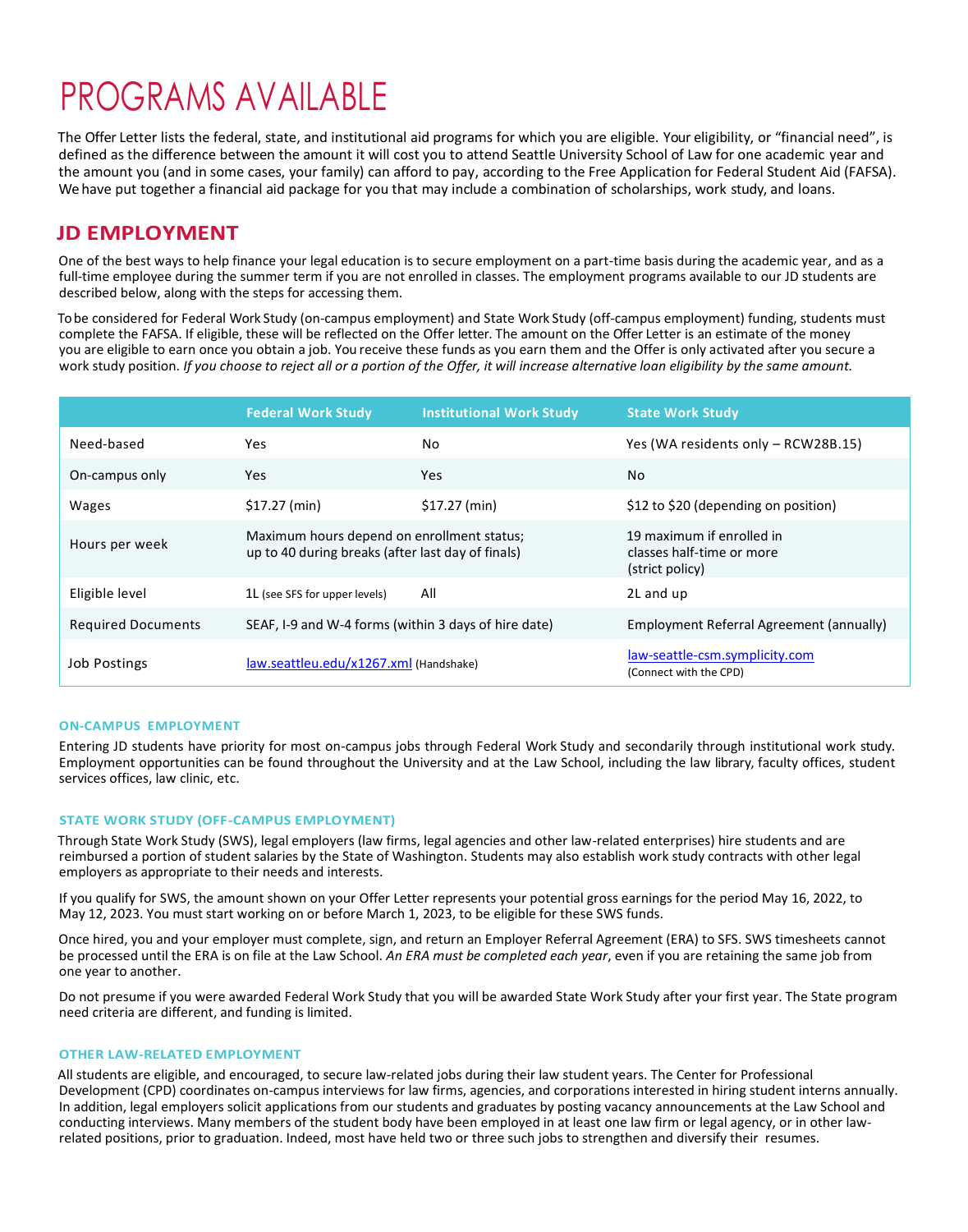## **LOANS**

|                                                                                                                       | <b>Federal Direct</b><br><b>Unsubsidized Stafford Loan</b>              | <b>Federal Direct</b><br><b>Graduate PLUS Loan</b>                                           | <b>Alternative Loans</b>                                                                     |
|-----------------------------------------------------------------------------------------------------------------------|-------------------------------------------------------------------------|----------------------------------------------------------------------------------------------|----------------------------------------------------------------------------------------------|
| Type of Loan                                                                                                          | Federal                                                                 | Federal; credit-based                                                                        | Private; credit-based                                                                        |
| Maximum Amount Per Year                                                                                               | \$20,500                                                                | Up to the cost of attendance<br>less other financial aid                                     | Varies                                                                                       |
| Interest Rate<br>(Fixed each year on July 1st for the life<br>of the loan based on 10-year T-Bill)                    | $5.28\%$ <sup>1</sup><br>(10-year Treasury + 3.60%,<br>capped at 9.50%) | $6.28\%$ <sup>1</sup><br>(10-year Treasury + 4.60%,<br>capped at 10.50%)                     | Varies                                                                                       |
| <b>Origination Fee</b><br>(deducted from amount on Offer Letter)                                                      | 1.057%                                                                  | 4.228%                                                                                       |                                                                                              |
| Disbursement Schedule                                                                                                 | Equally divided<br>between number of<br>Semesters awarded               | Equally between Fall<br>and Spring semesters,<br>unless submitted in<br>writing and approved | Equally between Fall<br>and Spring semesters,<br>unless submitted in<br>writing and approved |
| Must be enrolled at least half-time                                                                                   | Yes                                                                     | Yes                                                                                          |                                                                                              |
| <b>Interest Accrual</b>                                                                                               | Upon disbursement                                                       | Upon disbursement                                                                            | Varies                                                                                       |
| Grace period after graduation or<br>below half-time enrollment                                                        | 6 months                                                                | 6 months                                                                                     | Varies (6 to 9 months)                                                                       |
| Credit Check required                                                                                                 | No                                                                      | Yes <sup>5</sup>                                                                             | Yes <sup>5</sup>                                                                             |
| Eligible for Federal Public Interest Loan<br>Forgiveness, federal repayment plans,<br>and federal loans consolidation | Yes                                                                     | Yes                                                                                          | <b>No</b>                                                                                    |
| Master Promissory Note required <sup>67</sup>                                                                         | Yes                                                                     | Yes                                                                                          |                                                                                              |
| Entrance Counseling required <sup>67</sup>                                                                            | Yes                                                                     | Yes                                                                                          |                                                                                              |

#### **1. As of July 1, 2021**

**2. To add the origination fee to the loan amount, please emai[l lawfa@seattleu.edu a](mailto:lawfa@seattleu.edu)t time of application.**

- **3. Special note to Summer term matriculants: If you are enrolling for summer term, your Direct Stafford Loan is divided into three equal disbursements on your Offer Letter. However, summer tuition charges are significantly less than other terms. Total credits increase each term during your first year, yet the Stafford disbursement remains the same.**
- **4. Depending on academic year tuition charges, you may wish to request unequal disbursements. For example, spring charges for entering students who start in summer are higher than other terms. Requesting a larger private loan spring term disbursement, to offset the higher tuition costs, may help for budgeting purposes.**
- **5. A student may require a credit-worthy cosigner depending on credit.**
- **6. Required for first-time borrowers. Visit https://studentaid.gov to complete these requirements.**
- 7. There are separate MPN and Entrance Counseling for the Direct Stafford and the Direct Graduate PLUS loans. Make sure you complete and sign the correct one.

All loans must be repaid, and each one has different terms and conditions. The Master Promissory Note is a legal document stating a borrower's obligation to repay the loan; it also includes important information about the loan, including terms and conditions. Your Financial Aid Offer Letter lists the maximum amount you are eligible to borrow for the academic year. If you wish to borrow less, you may do so.

Financial Aid pays all institutional charges first, and funds cannot be released prior to the start of each term. Each term's portion of your loan will be transmitted to the Law School's Business Office. If a living expense refund is expected after paying tuition and fees, refunds are typically processed by the Business Office at the end of the first week of classes each term.

Always be prepared to cover your books and expenses for approximately the first two weeks each term. Budget carefully **and thoughtfully.**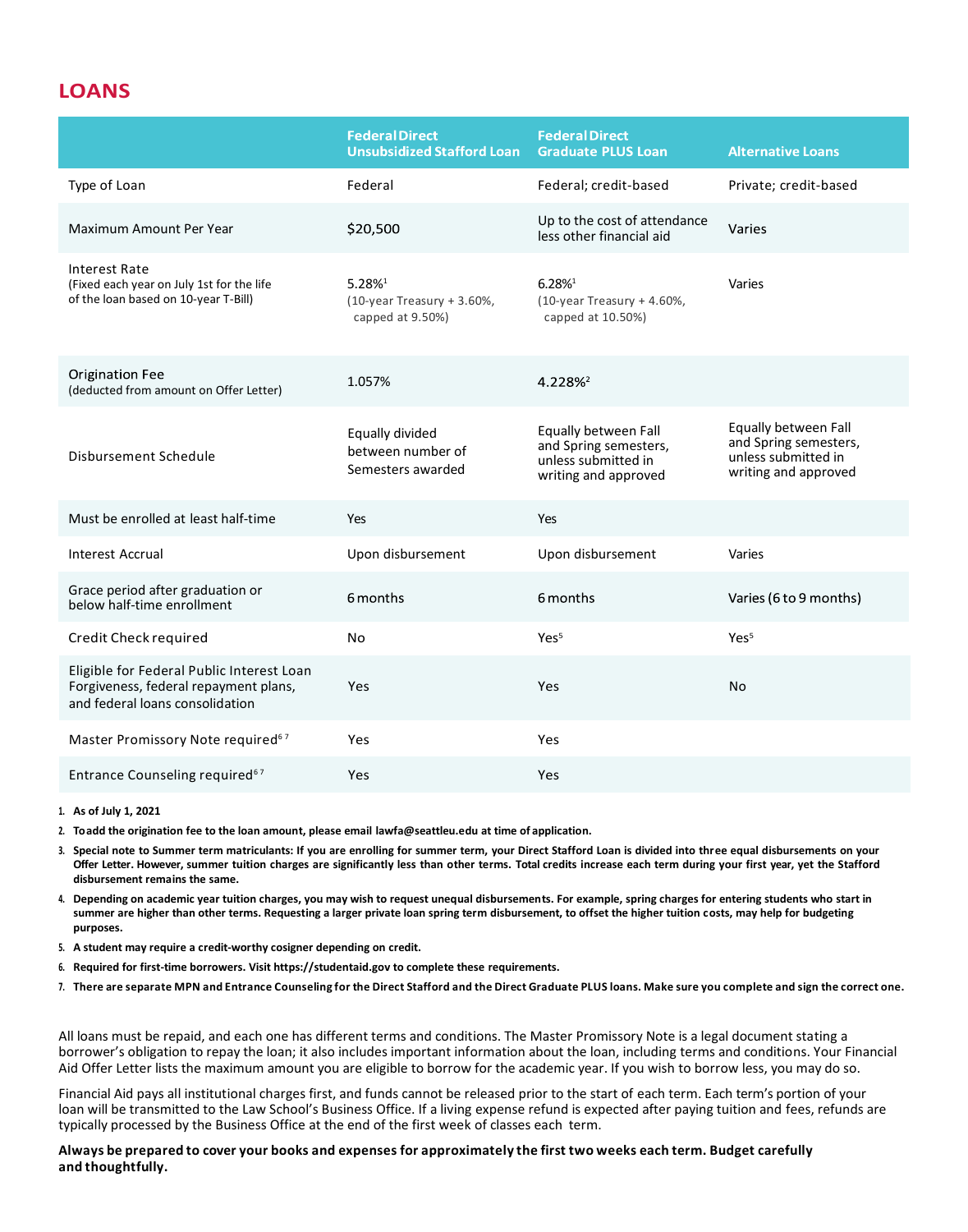#### **PRIVATE ALTERNATIVE LOANS**

We consider the federal Grad PLUS typically a better choice for credit-based funding because of the federal deferment and forbearance options, a fixed interest rate, public interest loan forgiveness and federal loan consolidation opportunities.

However, if you prefer, you may wish to borrow a private alternative loan instead.

**•** These loans have variable interest rates (revised monthly or quarterly) or may offer a fixed rate and may have various loan fees. There usually is

no cap on the variable interest rate.

- **•** Some have annual and/or aggregate loanlimits.
- **•** Se[e Private Alternative Loans section](https://law.seattleu.edu/student-life/student-services/student-financial-services/paying-for-law-school/financial-aid/loan-program-types/) for a list of lenders our law students have used in the past (availability of private loans by these lenders is subject to change). You may use any lender you choose, listed here or not, but read the loan terms and conditions carefully.

Please consider alternative loans as "loans of last resort" after you have utilized your personal and family resources, institutional and governmental funding, and work study opportunities. We suggest you secure alternative loans only when necessary.

#### **FILE EARLY EVERY YEAR**

.

• Students must apply for financial aid every Year to be awarded.

Submit your FAFSA by February 15. Visit **fafsa.gov**. The new FAFSA is available October 1 for the following academic year. Apply as early as possible to be considered for maximum funding.

Submit your supporting documents (e.g. tax return, government-issued ID, etc.).

- **•** Entering students are awarded, but funds will not disburse untilsupporting documents have been received by SFS.
- **•** Continuing students must have a complete file to be awarded.

#### **ENSURE YOUR FUNDING**

q Submit all the required documents quickly.

- Complete the Master Promissory Note(s) for the Direct Unsubsidized and Grad PLUS loans.
- Complete Entrance Counseling, if needed.
- Complete and sign Offer Letter/Conditions of Award through the self-service portal.
- Provide tax documentation or other requested information, if needed.
- q Be enrolled at least half-time.

*Note: Financial Aid funding is provided up to the 90 JD credits (24 LLM or 30 MLS credits) required to graduate.*

## **SCHOLARSHIPS**

Law School scholarships, in the form of tuition remission, are offered in addition to other financial aid for which a recipient may qualify but may impact the levels and types of funding for which a student qualifies. Scholarship amounts are divided equally between fall and spring terms.

The following are the conditions under which Law School scholarships may be awarded to students.

**•** Must enroll as a student at the School of Law during the

academic year for which the award is granted. There are no award deferments.

• Must enroll for the number of credits considered a "full load" in his or her applicable program of study. In no case may a scholarship recipient enroll for fewer than 6 JD credits (5 LLM/MLS) during fall or spring terms.

**At-Entry Scholarships** are awarded to entering students through the Admissions process. They are renewable for the second and third years of JD study (for a maximum of three years or four if part-time) or maximum two years for LLM/MLS, provided that each recipient maintains a law school GPA in the percent of the class noted on the scholarship award letter. The Offer Letter sent to continuing students in early May will tentatively reflect the scholarship pending final class rank. Renewal is presumed and is tentative until eligibility is determined once year end class ranks are available, usually in late summer. A revised Offer letter will reflect any change at that time.

If a recipient becomes eligible for a scholarship in an amount larger than their initial (or current) award, the larger award amount shall replace the initial (or current) award amount.

- **•** The Law School reserves the right to revoke a scholarship if a recipient is found to be in violation of the Academic Standards Code or if the recipient is found to be currently in default on educational loans received at this or prior institutions of higher education.
- **•** Conditions for receipt of scholarship aid include implicit permission by the recipient for the Law School to publish their name (and summary biographical data, as may be applicable) in catalogs, brochures, and related university literature. The Law School reserves the right to withdraw its offer of scholarship aid to any person failing to agree to these terms.

## **OUTSIDE SCHOLARSHIPS AND ASSISTANCE/VETERANS**

Outside scholarships are scholarships that you bring with you to Seattle University School of Law and include employer assistance. On your Offer Letter, they are referred to as "Private Outside Scholarships." If the donor needs to be billed for your funds, please notify the Business Office (206-398-4050).

You are required to notify SFS of any outside funding sources due to federal regulations.

If you will be receiving Veterans Education Benefits, contact the Veteran's Coordinator in the Registrar's Office (206-398-4150) prior to enrollment to complete the necessary paperwork. SFS is not involved in the processing of those benefits.

We participate in the Yellow Ribbon program for eligible JD students and Principles of Excellence.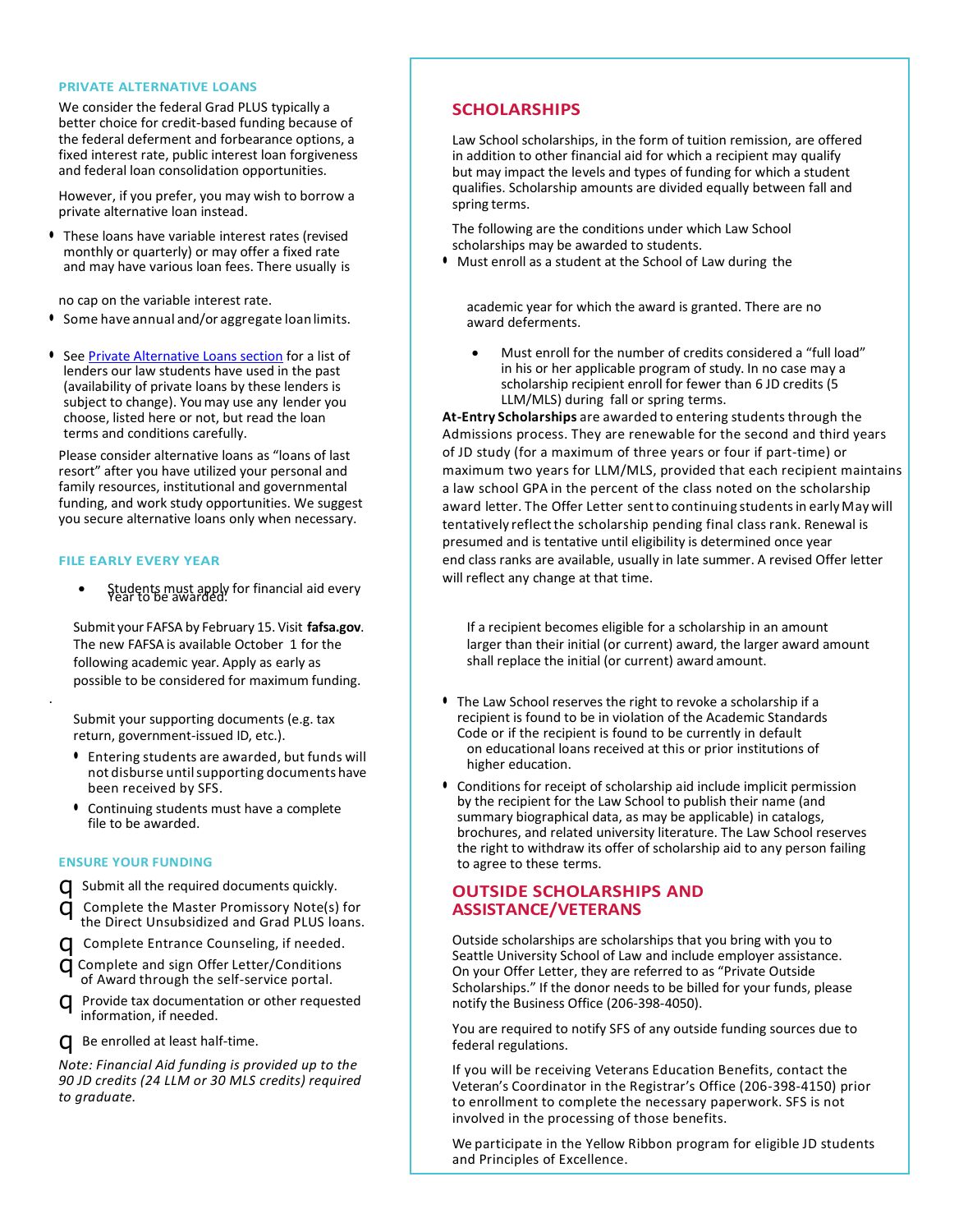## **KEY TO YOUR OFFFRIFTTFR**

#### **ACADEMIC YEAR** Œ

**The academic year you are applying for corresponds to the terms you stated you were going to attend. If this Offer Letter does not accurately reflect your enrollment plans by term (e.g., you plan to attend summer, but there is no financial aid awarded for the term), please contact SFS immediately.**

#### **ENROLLMENT STATUS**  $(2)$

You must be enrolled at least half-time to receive a student loan. Therefore, you must take a minimum of 3 credits summer term and 6 JD credits (5 LLM/ **MLS credits) fall or spring** terms. Less than 6 JD credits (5 LLM/MLS credits) fall or spring affects satisfactory academic progress, and you lose financial aid eligibility.

## **FINANCIAL AID PROGRAMS**

**This is the aid you have been awarded. Refer to the Programs Available section for descriptions. Indicate whether you would like to accept, reduce, or reject each program offered. You may decrease any loan or work study amount. The Stafford loan reflects the gross amount and does not reflect the 1.066% fee deduction.**

## **COMMENTS SECTION**

**There may be comments and/ or additional information in this section. Please pay very careful attention to anything printed in this section.**



Law School Student Financial Services

Dear Joe,

The School of Law is pleased to offer you the following financial aid offer. Please indicate whether you accept, decline or wish to reduce each type of aid. The assistance is based upon expected **2** enrollment as indicated below for each term. Your offer may be adjusted as a result of verifying the information you have provided to us or if any additional resources become available to you. You are required to notify us of any additional assistance or changes in enrollment.

| <b>Budget: \$91,556</b> | EFC: \$6,979     | <b>Need: \$84,577</b> |            |            |
|-------------------------|------------------|-----------------------|------------|------------|
| <b>Financial Aid 3</b>  | <b>Total Aid</b> | Summer                | Fall       | Spring     |
| Loan                    |                  |                       |            |            |
| Fed Dir Unsub Loan      | 20,500.00        | \$6,833.00            | \$6,833.00 | \$6,834.00 |
| <b>Work Study</b>       |                  |                       |            |            |
| Fed Work Study-Law      | \$3,000.00       | \$1,000.00            | \$1,000.00 | \$1,000.00 |
|                         |                  |                       |            |            |
| Total                   | \$23,500.00      | \$7,833.00            | \$7,833.00 | \$7,834.00 |

Any renewable scholarships listed on Offer Letter are tentative pending final class rank. **4**

**\* To calculate your Alternative Loan eligibility, subtract** *Total* **from** *Budget***.**

Alternative loans are *subject to a credit check* and are disbursed in two equal disbursements for fall and spring.

4

You must complete a separate application for the alternative loans, including the Graduate PLUS. For further information and application process, see Graduate PLUS Application Steps for the Graduate PLUS and [www.law.seattleu.edu/x1270.xml fo](http://www.law.seattleu.edu/x1270.xml)r private loans.

I have read and will abide by all Master Conditions of Award.

## **BEFORE COMPLETING YOUR OFFER LETTER ONLINE**

- **•** Read the Master Conditions of Award (MCA).
- **•** To complete online acceptance, go to **<https://my.seattleu.edu/>**
	- **•** Select Financial Aid Self Service under School of Law students
	- **•** Select "Review and Sign your Financial Aid Offer Letter" and follow instructions.

## **ALSO**

- **•** Complete, sign, date and return any requested additional documentation.
- **•** Complete federal and alternative student loan promissory notes online, if applicable (**[https://studentaid.gov\)](https://studentaid.gov/)** for federal; private lender sites vary).
- **•** First time borrowers must complete entrance counseling for Stafford and Grad PLUS **[\(https://studentaid.gov](https://studentaid.gov/)**).
- **•** Complete Grad Plus Request Form,if applicable(**[https://studentaid.gov](https://studentaid.gov/)**).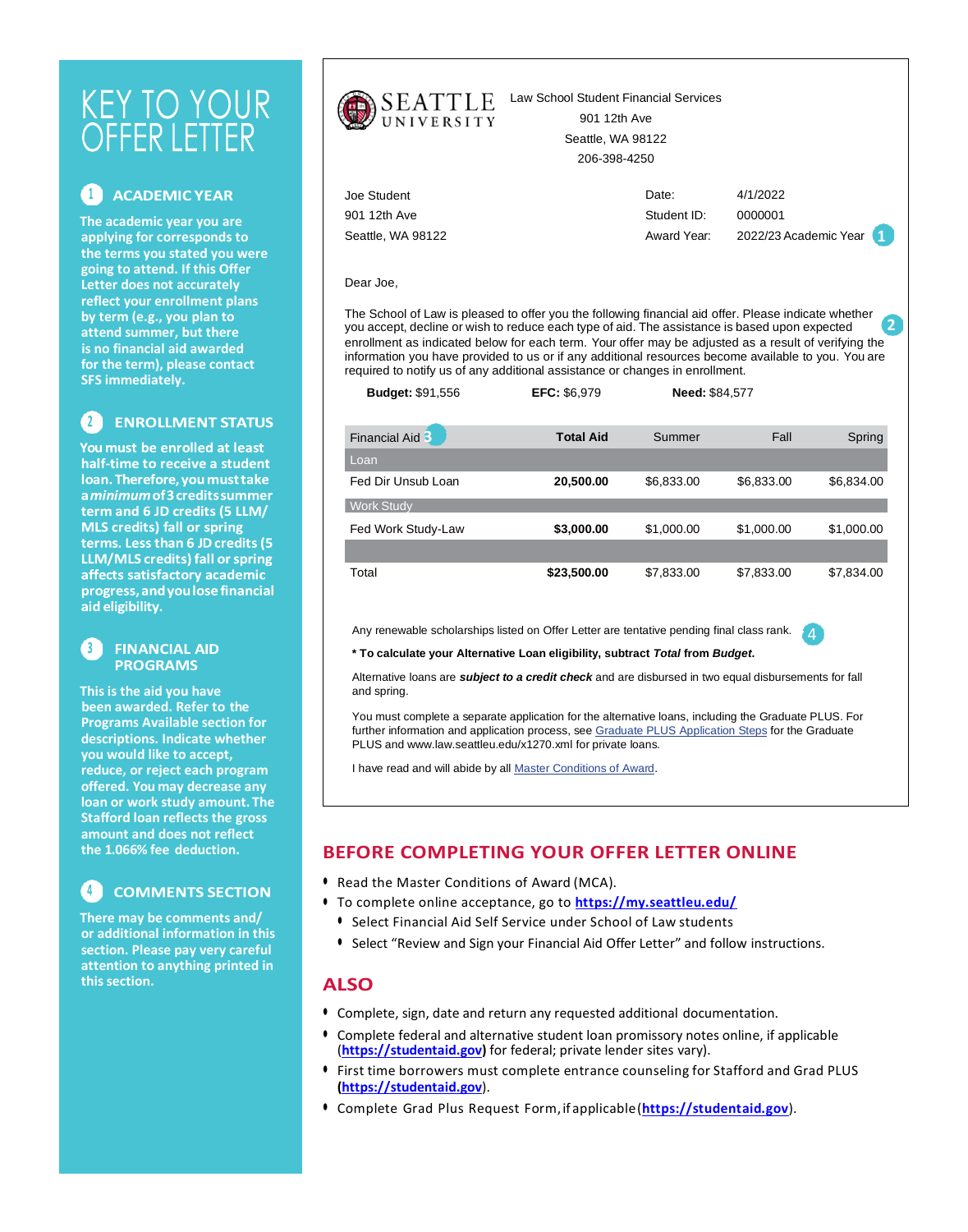# PAYMENT OPTIONS

## **SAMPLE — TWELVE MONTH BUDGET**

|                                                        | <b>SUMMER</b> | <b>FALL</b> | <b>SPRING</b> |
|--------------------------------------------------------|---------------|-------------|---------------|
|                                                        |               |             |               |
| JD Tuition <sup>1</sup> (LLM/MLS varies)               | \$7,088       | \$20,378    | \$25,694      |
| Stafford Loan (estimated net) <sup>2</sup>             | 6,762         | 6,762       | 6,762         |
|                                                        |               |             |               |
| <b>Credit or (Balance Owing)</b>                       | (326)         | (13,616)    | (18, 932)     |
| Admission Seat Deposit (summer start)                  | 500           |             |               |
| Law School Scholarship (if any)                        |               |             |               |
|                                                        |               |             |               |
| <b>Credit or (Balance Owing)</b>                       | 174           | (13, 616)   | (18, 932)     |
| Fees (Matriculation, SBA and Wellness) <sup>3</sup>    | 215           | 273         | 273           |
| Books and supplies (JD) <sup>4</sup>                   | 300           | 1,016       | 520           |
| Room <sup>5</sup>                                      | 5,406         | 8,109       | 8,109         |
| Board <sup>5</sup>                                     | 1,284         | 1,926       | 1,926         |
| Personal <sup>5</sup>                                  | 1,323         | 1,984       | 1,985         |
| Transportation <sup>5</sup>                            | 885           | 1,328       | 1,327         |
|                                                        |               |             |               |
| <b>Credit or (Balance Owing)</b>                       | (59, 239)     | (528, 252)  | ( \$33,072)   |
| Work Study <sup>6</sup> or Employment                  |               |             |               |
| Alternative Loans <sup>7</sup> (credit check required) |               |             |               |

Personal Resources<sup>8</sup>

**1. Assuming 30 JD credits (4 in the summer; 11.5 in the fall; and 14.5 in the spring), at a rate of \$1,772 per credit. Actual credit load and per credit charge may vary.**

- **2. Assuming borrowing max \$20,500 in Stafford Loan and a 1.057% fee subtracted at each disbursement. The Stafford Loan must be disbursed equally over all the terms you attend.**
- **3. One-time \$100 matriculation fee charged during your first term of enrollment at the School of Law. Each term (except summer), students will be charged a Student Bar Association fee (For full-time, it is \$48 per term; for part-time, it is \$35.50 per term) and Wellness fee (for full-time it is \$225 per term, for part time it is 172.50 per term and for summer term it is \$115)**
- **4. The first year JD student book budget is \$1,836 (\$1,351 for part-time) per year and continuing JD students have a budget of \$2,506 (\$2,116 for part-time); LLM is \$1,800 (\$900 part-time) and MLS is \$1,800 (\$900 part-time). It is possible, with the purchase of used textbooks and other economies, to expend less than the budgeted amount. Term expenditures are for example only.**
- **5. The annual standard room, board, personal, and transportation budget for our students based on federal guidelines. This example reflects a sample division by term. With proper documentation, SFS may be able to revise your personal living expenses within limits, if necessary.**
- **6. Please note that JD work study funds are not included in the calculations above. You will receive these funds as you earn them in your position (you do not receive funds up front).**
- *7.* **You may be eligible to borrow alternative loan funds. See your Offer Letter.** *Alternative loans, including the Grad PLUS, are credit based and require passing a credit check and signing a promissory note.*
- **8. A payment plan to cover tuition charges not met by financial aid is available through the School as an option for you. Contact the Business Office at 206-398-4050 for additional information.**

## **FINANCIAL LITERACY & PLANNING**

MoneyMatter\$ is a financial literacy program that providesresourcesfor Seattle University School of Law students to increase their personal finance literacy. The program aims to provide basic knowledge and skills to help you make informed decisions regarding your money and budget. See **[law.seattleu.edu/x6786.xml](https://redhawks-my.sharepoint.com/personal/lbert_seattleu_edu/Documents/Documents/law.seattleu.edu/x6786.xml)** for details.

We have also prepared a spreadsheet that we hope you will find useful for budgeting and planning yourfinances. Youcan download the "Student Budget Sheet" at **https://law. seattleu.edu/Documents/financialaid/Student%20Budget%20Sheet%2021-22.xlsx**.

## **ADDITIONAL INFORMATION**

## **SPECIAL CIRCUMSTANCES**

The financial aid application is based on the required assumption that the priorprior tax year is the best projection of your ability to contribute to the cost of your education. For instance, if you have childcare costs, with proper documentation, we may be able to increase your student budget (raising alternative loan eligibility), within certain limits. If there are special circumstances that were not indicated on your FAFSA, please let us know in writing.

## **COMPUTERS**

If you need a loan for the purchase or lease of a laptop computer, it may be added to the cost of attendance one time during your law school career.

- 1. Buy the computer first and submit proof of payment by you, the student, within the same academic year as purchased.
- 2. Apply for an alternative, credit-based loan up to the cost of the computer or \$1,450- whichever is less- to reimburse yourself.

*Please consider whether an alternative loan is more beneficial financially than the original method of payment.*

## **SATISFACTORY PROGRESS**

To maintain financial aid eligibility, a student must enroll for and complete a minimum number of credit hours and maintain a minimum GPA each academic term or year, depending on program of study. Those credit and GPA minimums are outlined in the *Student Handbook*, online, and on the validation/billing forms.

## **WITHDRAWALS**

If you completely withdraw from any term prior to the 60% period, federal loan funds will be returned to the lender based on the Title IV Return of Fundspolicy. See**[law.seattleu.edu/](https://redhawks-my.sharepoint.com/personal/lbert_seattleu_edu/Documents/Documents/law.seattleu.edu/%20documents/financialaid/titleiv.pdf)  [documents/financialaid/titleiv.pdf](https://redhawks-my.sharepoint.com/personal/lbert_seattleu_edu/Documents/Documents/law.seattleu.edu/%20documents/financialaid/titleiv.pdf)**.

## **WEB RESOURCES**

Federal Direct Unsubsidized Stafford and Graduate PLUS loans, Entrance Counseling and Master Promissory Notes: **[studentaid.gov](https://redhawks-my.sharepoint.com/personal/lbert_seattleu_edu/Documents/Documents/law.seattleu.edu/%20documents/financialaid/titleiv.pdf)**

Financial Aid information page: **[finaid.org](https://redhawks-my.sharepoint.com/personal/lbert_seattleu_edu/Documents/Documents/finaid.org)**

Free Application for Federal Student Aid (FAFSA): **[fafsa.gov](https://redhawks-my.sharepoint.com/personal/lbert_seattleu_edu/Documents/Documents/fafsa.gov)**

National Student Loan Data System (loan history): **[nslds.ed.gov](https://redhawks-my.sharepoint.com/personal/lbert_seattleu_edu/Documents/Documents/nslds.ed.gov)**

Scholarship Search: **[fastweb.com](https://redhawks-my.sharepoint.com/personal/lbert_seattleu_edu/Documents/Documents/fastweb.com)**

Access Lex (free financial literacy webinars): **[accesslex.org](https://redhawks-my.sharepoint.com/personal/lbert_seattleu_edu/Documents/Documents/accesslex.org)**

Seattle University School of Law: **[law.seattleu.edu](https://redhawks-my.sharepoint.com/personal/lbert_seattleu_edu/Documents/Documents/law.seattleu.edu)**